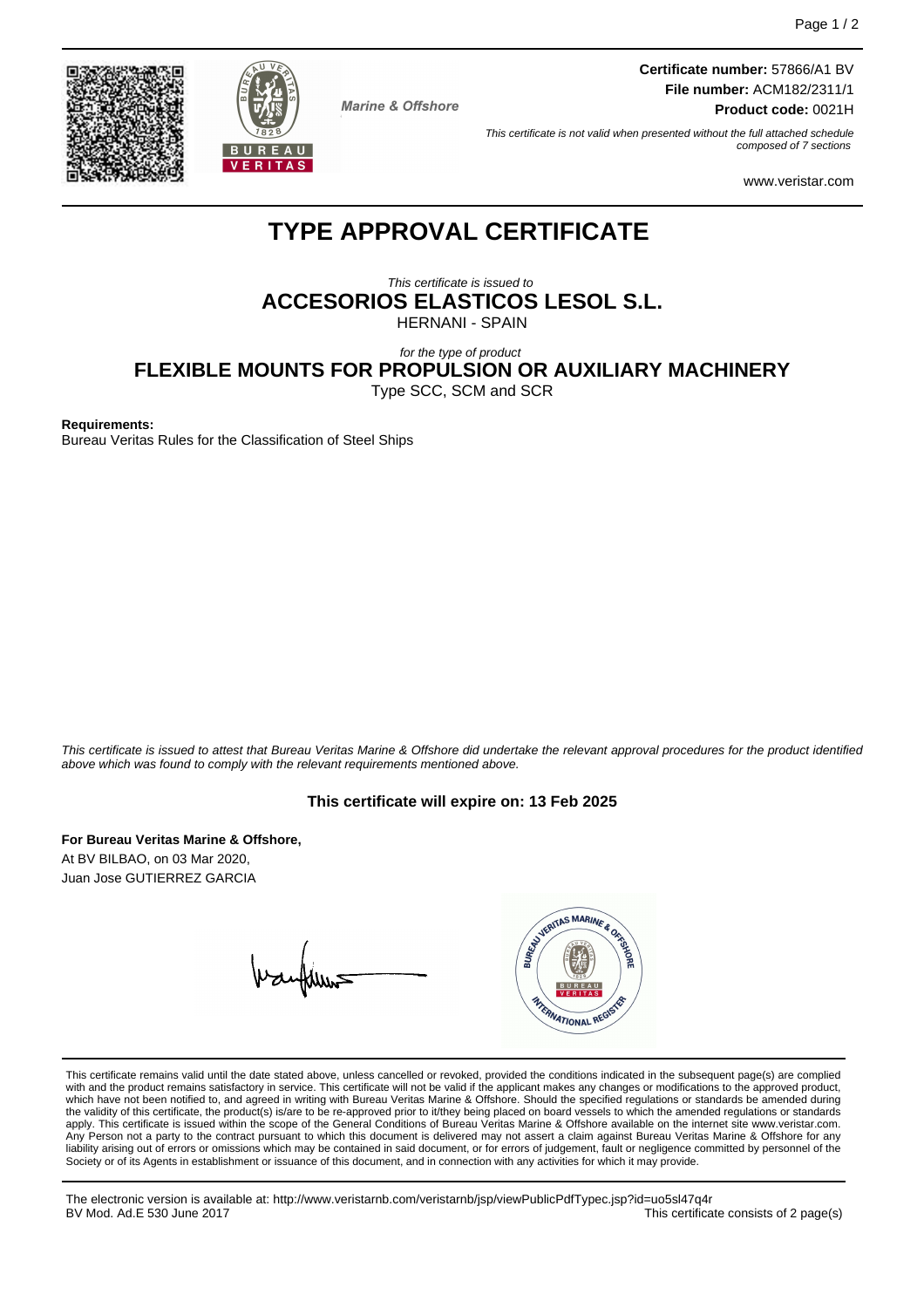# **THE SCHEDULE OF APPROVAL**

#### **1. PRODUCT DESCRIPTION :**

#### **FLEXIBLE MOUNTS FOR PROPULSION OR AUXILIARY MACHINERY Type SCC** Material: NORMAL STEEL Rubber: NR, EPDM DEFLETION: between 3.5 (+/-1.0)mm to 17 (+/-1.0)mm MAX LOAD (KG): between 80 to 5000 **Type SCM** Material: NORMAL STEEL Rubber: NR, VMQ DEFLETION: 3 (+/-1.0)mm - 6.5 (+/-1.0)mm MAX LOAD (KG): between 80 to 1400 **Type SCR** Material: NORMAL STEEL & Inox Rubber: NR DEFLETION: 4 (+/-1.0)mm - 6 (+/-1.0)mm

#### **2. DOCUMENTS AND DRAWINGS :**

MAX LOAD (KG): between 80 to 1200

See Annex.

### **3. TEST REPORTS :**

| Reference of the compression test dated 27/05/2019 |                   |
|----------------------------------------------------|-------------------|
| SCR140NR75M16                                      | SCM060NR35        |
| SCR182NR5M20                                       | SCM225NR75        |
| SCC080M12NR60                                      | SCM325NR75        |
| SCC095M10NR60                                      | <b>SCM420NR60</b> |
| SCC110M12NR65                                      | SCM425NR75        |
| <b>SCC150M16NR35</b>                               | SCP120LVMQ75-300  |
| SCR100NR65INOX                                     |                   |
|                                                    |                   |

## **4. APPLICATION / LIMITATION :**

4.1 - As per manufacturer's material list.

4.2 - May be used as resilient or shock mountings for diesel engines and other machinery (reduction gearbox, turbine, generator, pump) within the specified operational limitations by the manufacturer.

4.3 - Application and calculation note should be submitted to Bureau Veritas on ship by ship case basis.

4.4 - The devices are to be fitted according to the supplier's instructions and the manufacturer has to inform its clients about proper methods of arrangement, fitting and general maintenance of the products.

## **5. PRODUCTION SURVEY REQUIREMENTS :**

5.1 - The flexible mounts type SCC, SCM & SCR are to be supplied by **ACCESORIOS ELASTICOS LESOL S.L.** in compliance with the type described in this certificate.

5.2 - This type of product is within the category HBV of Bureau Veritas Rule Note NR320 and as such does not require a BV product certificate.

5.3 - **ACCESORIOS ELASTICOS LESOL S.L.** has to make the necessary arrangements to have its works recognised by Bureau Veritas in compliance with the requirements of NR320 for HBV products.

## **6. MARKING OF PRODUCT :**

The product is to be permanently marked with at least:

- Manufacturer's name or logo,
- Type designation,
- Rubber hardness

# **7. OTHERS :**

7.1 - It is **ACCESORIOS ELASTICOS LESOL S.L.**'s responsibility to inform shipbuilders or their sub-contractors of the proper methods of fitting, use and general maintenance of the approved equipment and the conditions of this approval. 7.2 - This Certificate supersedes the Type Approval Certificate N° 57866/A0 BV issued on 13 Feb. 2020 by the Society.

**\*\*\* END OF CERTIFICATE \*\*\***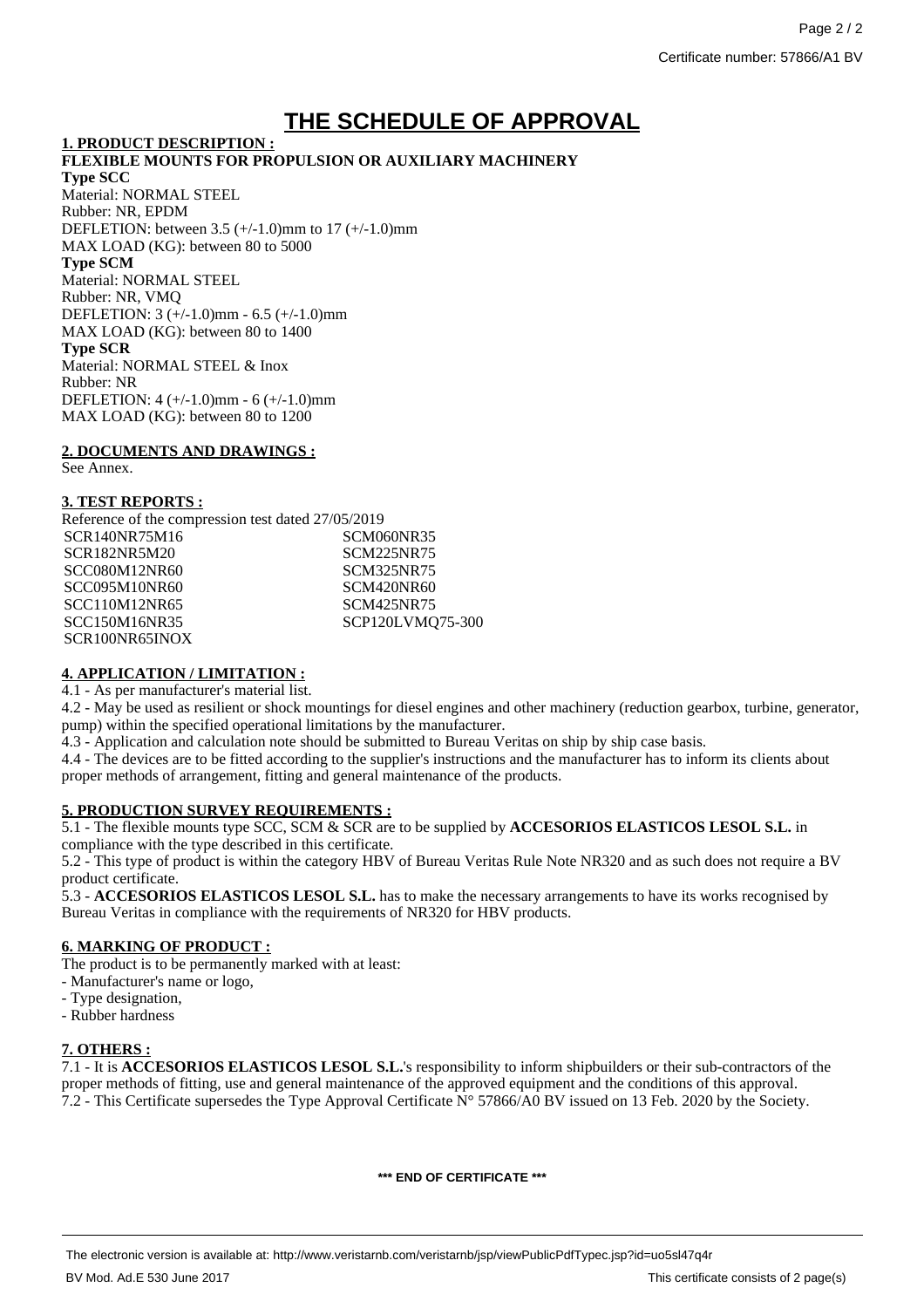| TYPE             | <b>Manufacturer's CODE</b> | <b>Drawings number</b> |
|------------------|----------------------------|------------------------|
| SCC080M10        | SCC080M10NR35              | SCC080M10              |
|                  | SCC080M10NR45              | SCC080M10              |
|                  | SCC080M10NR60              | SCC080M10              |
|                  | SCC080M10NR75              | SCC080M10              |
|                  | SCC080M10D35300            | SCC080M10-300          |
|                  | SCC080M10D45300            | SCC080M10-300          |
|                  | SCC080M10D60300            | SCC080M10-300          |
|                  | SCC080M10D75300            | SCC080M10-300          |
|                  | SCC080M10EPDM35            | SCC080M10EPDM          |
|                  | SCC080M10EPDM45            | SCC080M10EPDM          |
|                  | SCC080M10EPDM60            | SCC080M10EPDM          |
|                  | SCC080M10EPDM75            | SCC080M10EPDM          |
| <b>SCC080M12</b> | SCC080M12NR35              | SCC080M12              |
|                  | SCC080M12NR45              | SCC080M12              |
|                  | SCC080M12NR60              | SCC080M12              |
|                  | SCC080M12NR75              | SCC080M12              |
|                  | SCC080M12EPDM35            | SCC080M12EPDM          |
|                  | SCC080M12EPDM45            | SCC080M12EPDM          |
|                  | SCC080M12EPDM60            | SCC080M12EPDM          |
|                  | SCC080M12EPDM75            | SCC080M12EPDM          |
| SCC095M10        | SCC095M10NR35              | SCC095M10              |
|                  | SCC095M10NR45              | SCC095M10              |
|                  | SCC095M10NR60              | SCC095M10              |
|                  | SCC095M10NR75              | SCC095M10              |
|                  | SCC095M10D35300            | SCC095M10-300          |
|                  | SCC095M10D45300            | SCC095M10-300          |
|                  | SCC095M10D60300            | SCC095M10-300          |
|                  | SCC095M10D75300            | SCC095M10-300          |
|                  | SCC095M10EPDM35            | SCC095M10EPDM          |
|                  | SCC095M10EPDM45            | SCC095M10EPDM          |
|                  | SCC095M10EPDM60            | SCC095M10EPDM          |
|                  | SCC095M10EPDM75            | SCC095M10EPDM          |
| SCC095M12        | SCC095M12NR35              | SCC095M12              |
|                  | SCC095M12NR45              | SCC095M12              |
|                  | SCC095M12NR60              | SCC095M12              |
|                  | SCC095M12NR75              | SCC095M12              |
|                  | SCC095M12EPDM35            | SCC095M12EPDM          |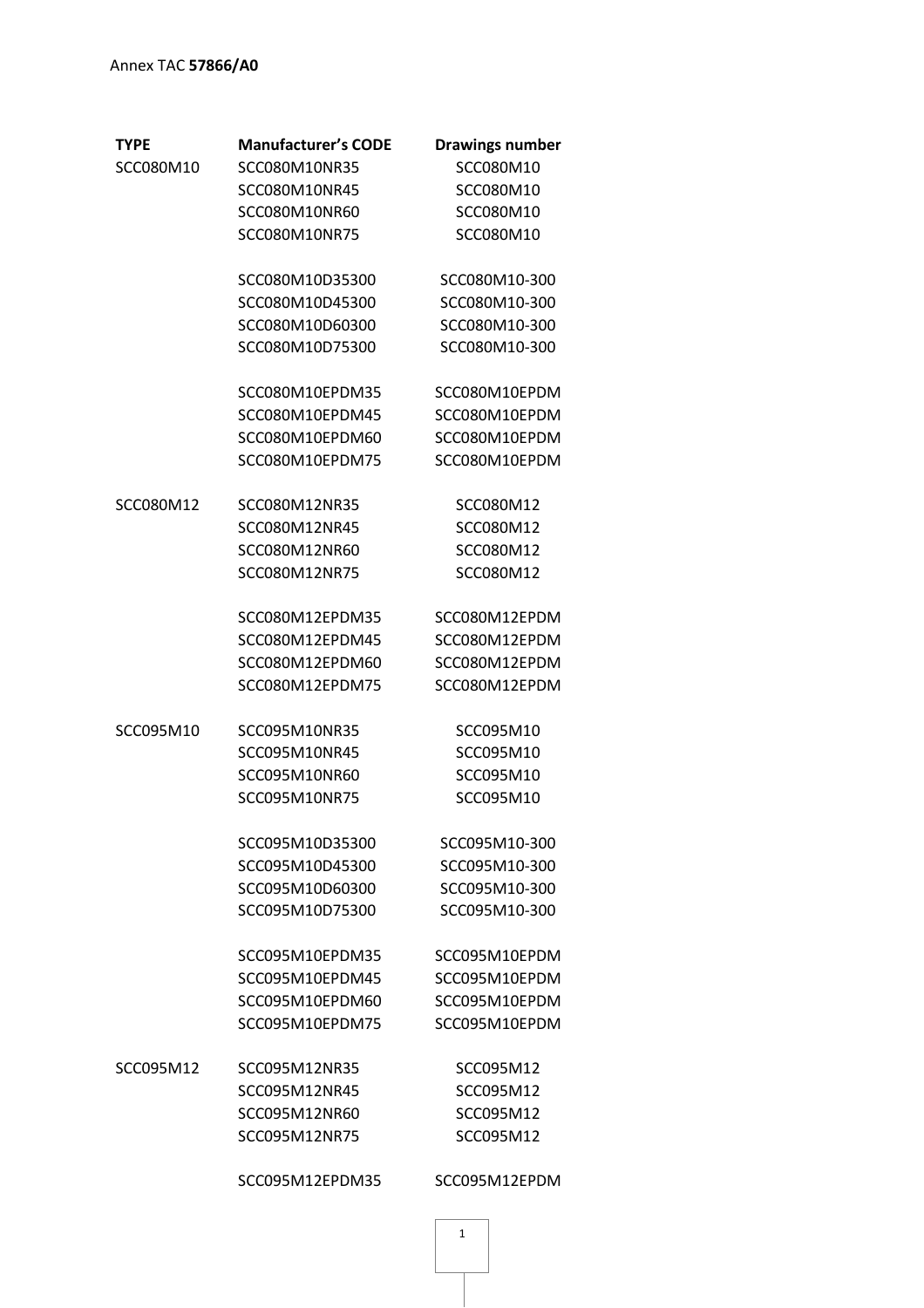# Annex TAC **57866/A0**

| <b>TYPE</b> | <b>Manufacturer's CODE</b> | <b>Drawings number</b> |
|-------------|----------------------------|------------------------|
|             | SCC095M12EPDM45            | SCC095M12EPDM          |
|             | SCC095M12EPDM60            | SCC095M12EPDM          |
|             | SCC095M12EPDM75            | SCC095M12EPDM          |
|             |                            |                        |
| SCC110M12   | SCC110M12NR35              | SCC110M12              |
|             | SCC110M12NR45              | SCC110M12              |
|             | SCC110M12NR60              | SCC110M12              |
|             | SCC110M12NR65              | SCC110M12              |
|             | SCC110M12NR75              | SCC110M12              |
|             | SCC110M12D35300            | SCC110M12-300          |
|             | SCC110M12D45300            | SCC110M12-300          |
|             | SCC110M12D60300            | SCC110M12-300          |
|             | SCC110M12D65300            | SCC110M12-300          |
|             | SCC110M12D75300            | SCC110M12-300          |
|             |                            |                        |
|             | SCC110M12EPDM35            | SCC110M12EPDM          |
|             | SCC110M12EPDM45            | SCC110M12EPDM          |
|             | SCC110M12EPDM60            | SCC110M12EPDM          |
|             | SCC110M12EPDM65            | SCC110M12EPDM          |
|             | SCC110M12EPDM75            | SCC110M12EPDM          |
| SCC110M16   | SCC110M16NR35              | SCC110M16              |
|             | SCC110M16NR45              | SCC110M16              |
|             | SCC110M16NR60              | SCC110M16              |
|             | SCC110M16NR65              | SCC110M16              |
|             | SCC110M16NR75              | SCC110M16              |
|             |                            |                        |
|             | SCC110M16EPDM35            | SCC110M16EPDM          |
|             | SCC110M16EPDM45            | SCC110M16EPDM          |
|             | SCC110M16EPDM60            | SCC110M16EPDM          |
|             | SCC110M16EPDM65            | SCC110M16EPDM          |
|             | SCC110M16EPDM75            | SCC110M16EPDM          |
| SCC125M16   | SCC125M16NR45              | SCC125M16              |
|             | SCC125M16NR60              | SCC125M16              |
|             | SCC125M16NR75              | SCC125M16              |
|             |                            |                        |
|             | SCC125M16EPDM45            | SCC125M16EPDM          |
|             | SCC125M16EPDM60            | SCC125M16EPDM          |
|             | SCC125M16EPDM75            | SCC125M16EPDM          |
| SCC150M12   | SCC150M12NR35              | SCC150M12              |
|             | SCC150M12NR45              | SCC150M12              |
|             | SCC150M12NR60              | SCC150M12              |
|             | SCC150M12NR65              | SCC150M12              |
|             | SCC150M12NR75              | SCC150M12              |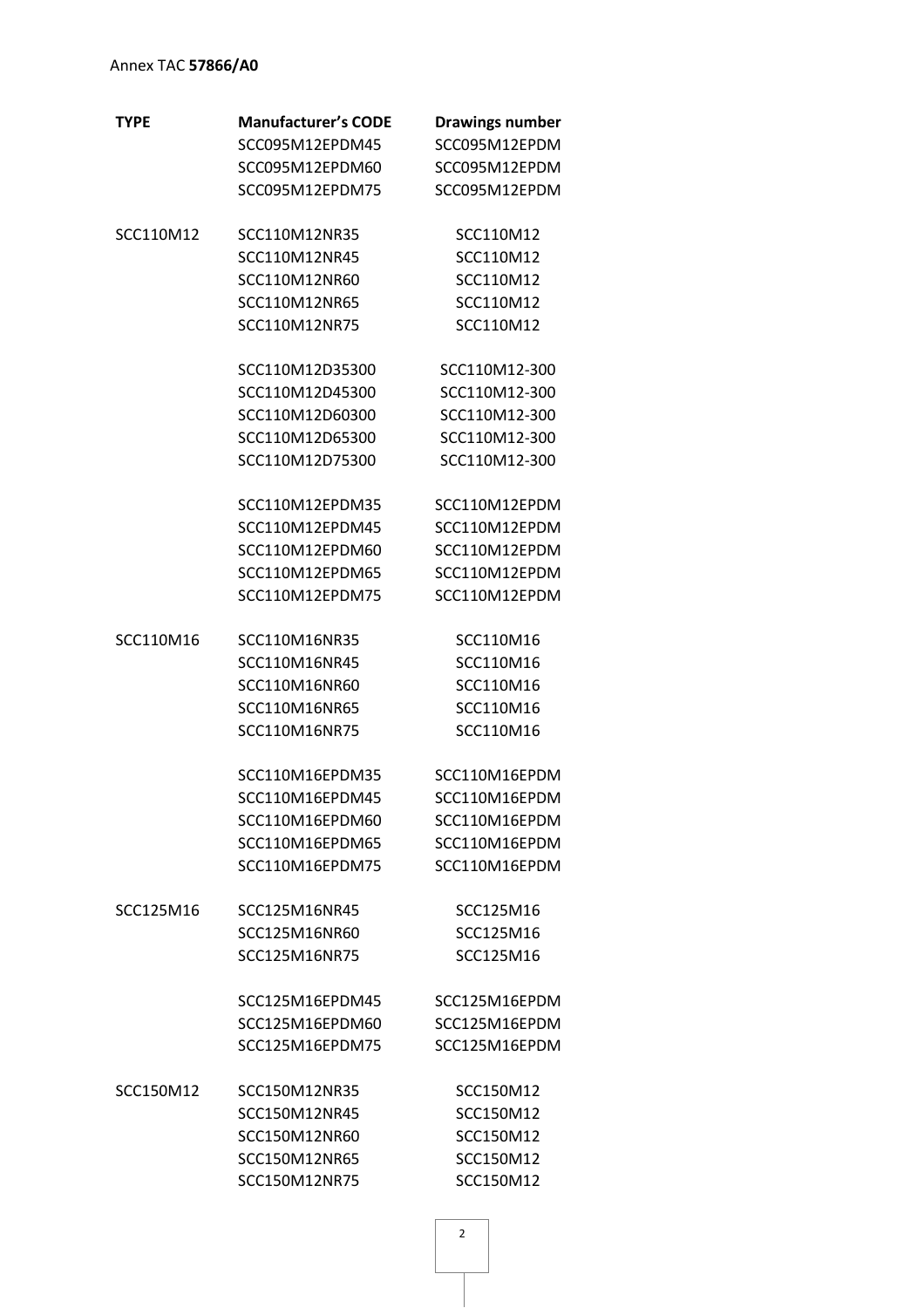# Annex TAC **57866/A0**

| TYPE       | <b>Manufacturer's CODE</b> | <b>Drawings number</b> |
|------------|----------------------------|------------------------|
|            | SCC150M12EPDM35            | SCC150M12EPDM          |
|            | SCC150M12EPDM45            | SCC150M12EPDM          |
|            | SCC150M12EPDM60            | SCC150M12EPDM          |
|            | SCC150M12EPDM65            | SCC150M12EPDM          |
|            | SCC150M12EPDM75            | SCC150M12EPDM          |
| SCC150M16  | SCC150M16NR35              | SCC150M16              |
|            | SCC150M16NR45              | SCC150M16              |
|            | SCC150M16NR60              | SCC150M16              |
|            | SCC150M16NR65              | SCC150M16              |
|            | SCC150M16NR75              | SCC150M16              |
|            | SCC150M16EPDM35            | SCC150M16EPDM          |
|            | SCC150M16EPDM45            | SCC150M16EPDM          |
|            | SCC150M16EPDM60            | SCC150M16EPDM          |
|            | SCC150M16EPDM65            | SCC150M16EPDM          |
|            | SCC150M16EPDM75            | SCC150M16EPDM          |
|            |                            |                        |
| SCC150M16Q | SCC150M16QNR45             | SCC150M16QNR           |
|            | SCC150M16QNR60             | SCC150M16QNR           |
|            | SCC150M16QNR75             | SCC150M16QNR           |
| SCC160M20Q | SCC160M20QNR45             | SCC160M20QNR           |
|            | SCC160M20QNR50             | SCC160M20QNR           |
|            | SCC160M20QNR60             | SCC160M20QNR           |
|            | SCC160M20QNR75             | SCC160M20QNR           |
| SCC180M20Q | SCC180M20QNR45             | SCC180M20Q             |
|            | SCC180M20QNR60             | SCC180M20Q             |
|            | SCC180M20QNR75             | SCC180M20Q             |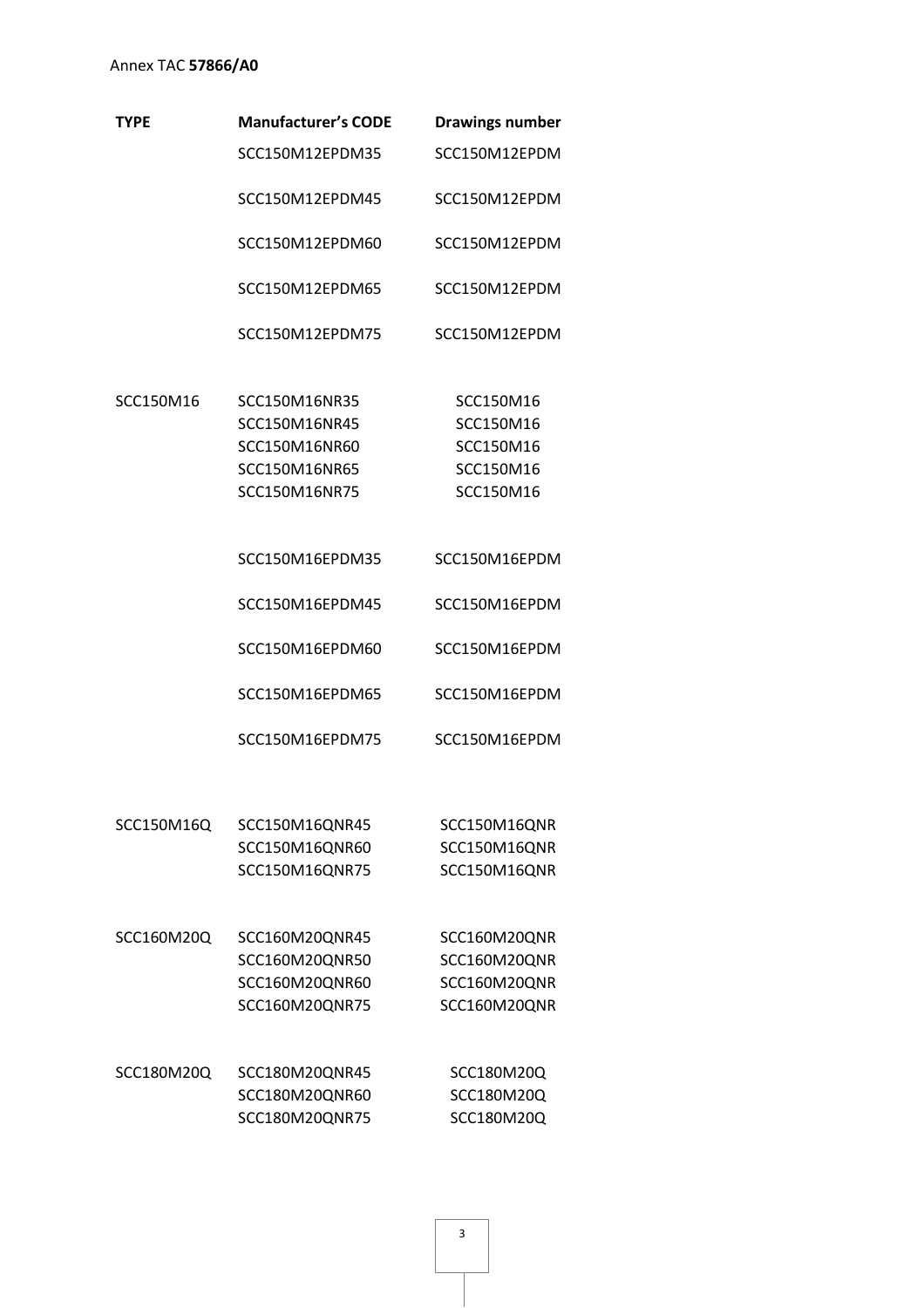# Annex TAC **57866/A0**

| <b>TYPE</b>   | <b>Manufacturer's CODE</b> | <b>Drawings number</b> |
|---------------|----------------------------|------------------------|
| SCC181M20Q    | SCC181M20QNR40             | SCC181M20Q             |
|               | SCC181M20QNR50             | SCC181M20Q             |
|               | SCC181M20QNR60             | SCC181M20Q             |
|               |                            |                        |
| SCC185M20Q    | SCC185M20QNR45             | SCC185M20Q             |
|               | SCC185M20QNR60             | SCC185M20Q             |
|               | SCC185M20QNR75             | SCC185M20Q             |
| SCC186M20Q    | SCC186M20QNR45             | SCC186M20Q             |
| SCC220M24Q    | SCC220M24QNR45             | SCC220M24Q             |
|               | SCC220M24QNR60             | SCC220M24Q             |
|               | SCC220M24QNR75             | SCC220M24Q             |
| <b>TYPE</b>   | <b>Manufacturer's CODE</b> | <b>Drawings number</b> |
| <b>SCM060</b> | SCM060NR35                 | SCM060NR               |
|               | <b>SCM060NR45</b>          | SCM060NR               |
|               | SCM060NR60                 | SCM060NR               |
|               | <b>SCM060NR75</b>          | SCM060NR               |
|               | SCM060VMQ45                | SCM060VMQ              |
|               | SCM060VMQ60                | SCM060VMQ              |
|               | SCM060VMQ75                | SCM060VMQ              |
| <b>SCP60</b>  | SCP60LVMQ75300             | SCP60LVMQ75-300        |
| <b>SCM120</b> | <b>SCM120NR45</b>          | SCM120NR               |
|               | <b>SCM120NR60</b>          | SCM120NR               |
|               | <b>SCM120NR75</b>          | SCM120NR               |
|               | SCM120VMQ45                | SCM120VMQ              |
|               | SCM120VMQ60                | SCM120VMQ              |
|               | SCM120VMQ75                | SCM120VMQ              |
| <b>SCP120</b> | SCP120LNR40                | SCP120LNR              |
|               | SCP120LNR45                | SCP120LNR              |
|               | SCP120LNR50                | SCP120LNR              |
|               | SCP120LNR55                | SCP120LNR              |
|               | SCP120LNR60                | SCP120LNR              |
|               | SCP120LNR70                | SCP120LNR              |
|               | <b>SCP120LNR75</b>         | SCP120LNR              |
|               | SCP120LVMQ55300            | SCP120LVMQ-300         |
|               | SCP120LVMQ65300            | SCP120LVMQ-300         |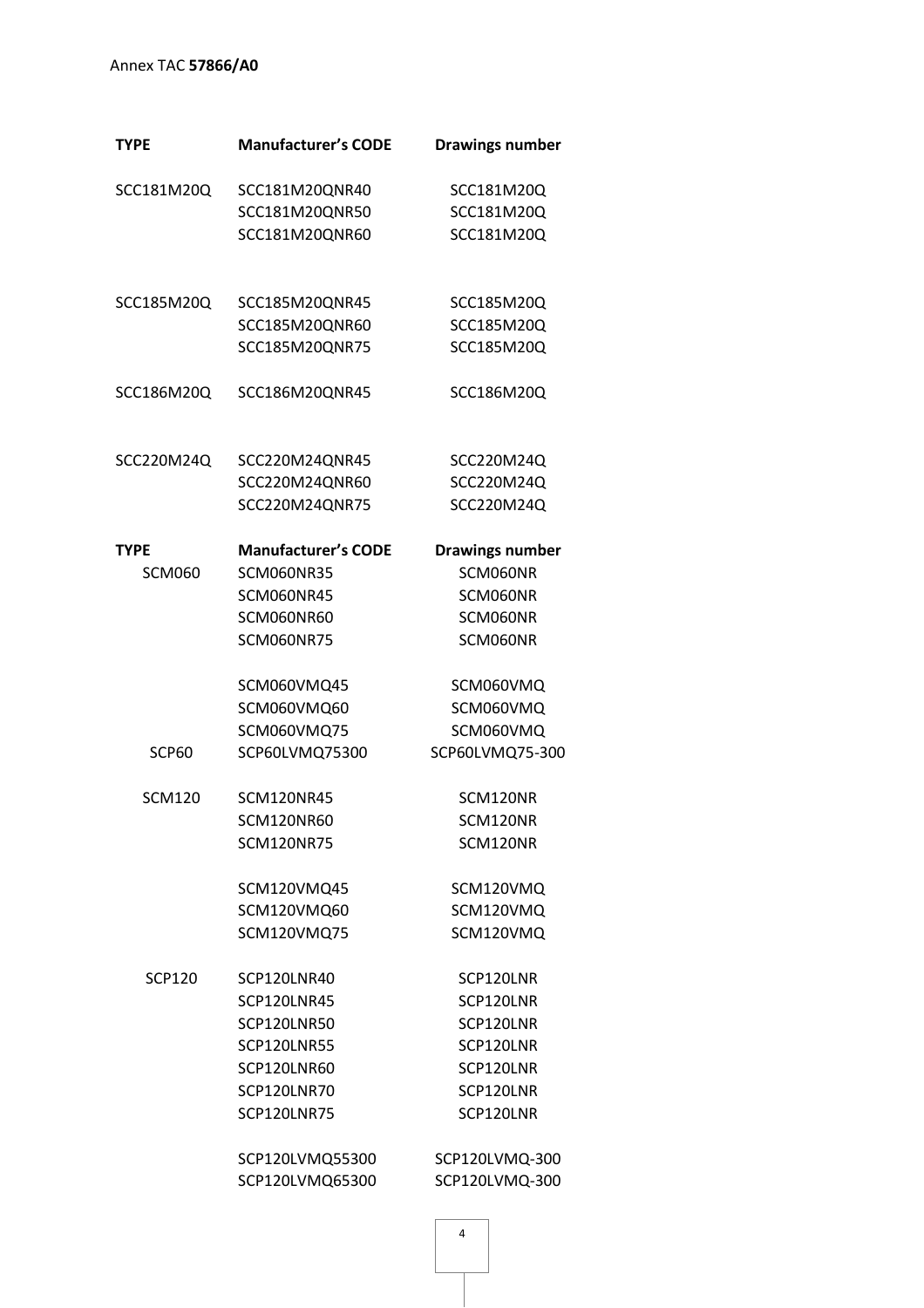| TYPE          | <b>Manufacturer's CODE</b> | <b>Drawings number</b> |
|---------------|----------------------------|------------------------|
|               | SCP120LVMQ75300            | SCP120LVMQ-300         |
|               |                            | SCP120LVMQ75CT-        |
|               | SCP120LVMQ75CT3            | 300                    |
| <b>SCM125</b> | <b>SCM125NR45</b>          | SCM125NR               |
|               | <b>SCM125NR60</b>          | SCM125NR               |
|               | <b>SCM125NR75</b>          | SCM125NR               |
|               | SCM125VMQ45                | SCM125VMQ              |
|               | SCM125VMQ60                | SCM125VMQ              |
|               | SCM125VMQ75                | SCM125VMQ              |
| <b>SCM220</b> | <b>SCM220NR45</b>          | SCM220NR               |
|               | <b>SCM220NR60</b>          | SCM220NR               |
|               | <b>SCM220NR75</b>          | SCM220NR               |
|               | SCM220VMQ45                | SCM220VMQ              |
|               | SCM220VMQ60                | SCM220VMQ              |
|               | SCM220VMQ75                | SCM220VMQ              |
|               |                            | SCM220VMQ75-           |
|               | SCM220VMQ75300             | 300                    |
| <b>SCM225</b> | <b>SCM225NR45</b>          | SCM225NR               |
|               | <b>SCM225NR60</b>          | SCM225NR               |
|               | <b>SCM225NR75</b>          | SCM225NR               |
|               | SCM225VMQ45                | SCM225VMQ              |
|               | SCM225VMQ60                | SCM225VMQ              |
|               | SCM225VMQ75                | SCM225VMQ              |
|               |                            | SCM225VMQ60-           |
|               | SCM225VMQ60300             | 300                    |
| <b>SCM325</b> | <b>SCM325NR45</b>          | SCM325NR               |
|               | <b>SCM325NR60</b>          | SCM325NR               |
|               | <b>SCM325NR75</b>          | SCM325NR               |
|               | SCM325VMQ45                | SCM325VMQ              |
|               | SCM325VMQ60                | SCM325VMQ              |
|               | SCM325VMQ75                | SCM325VMQ              |
| <b>SCM420</b> | <b>SCM420NR45</b>          | SCM420NR               |
|               | <b>SCM420NR60</b>          | SCM420NR               |
|               | <b>SCM420NR75</b>          | SCM420NR               |
|               |                            | SCM420NR-              |
|               | SCM420NR60RS               | <b>RECHAUSSE</b>       |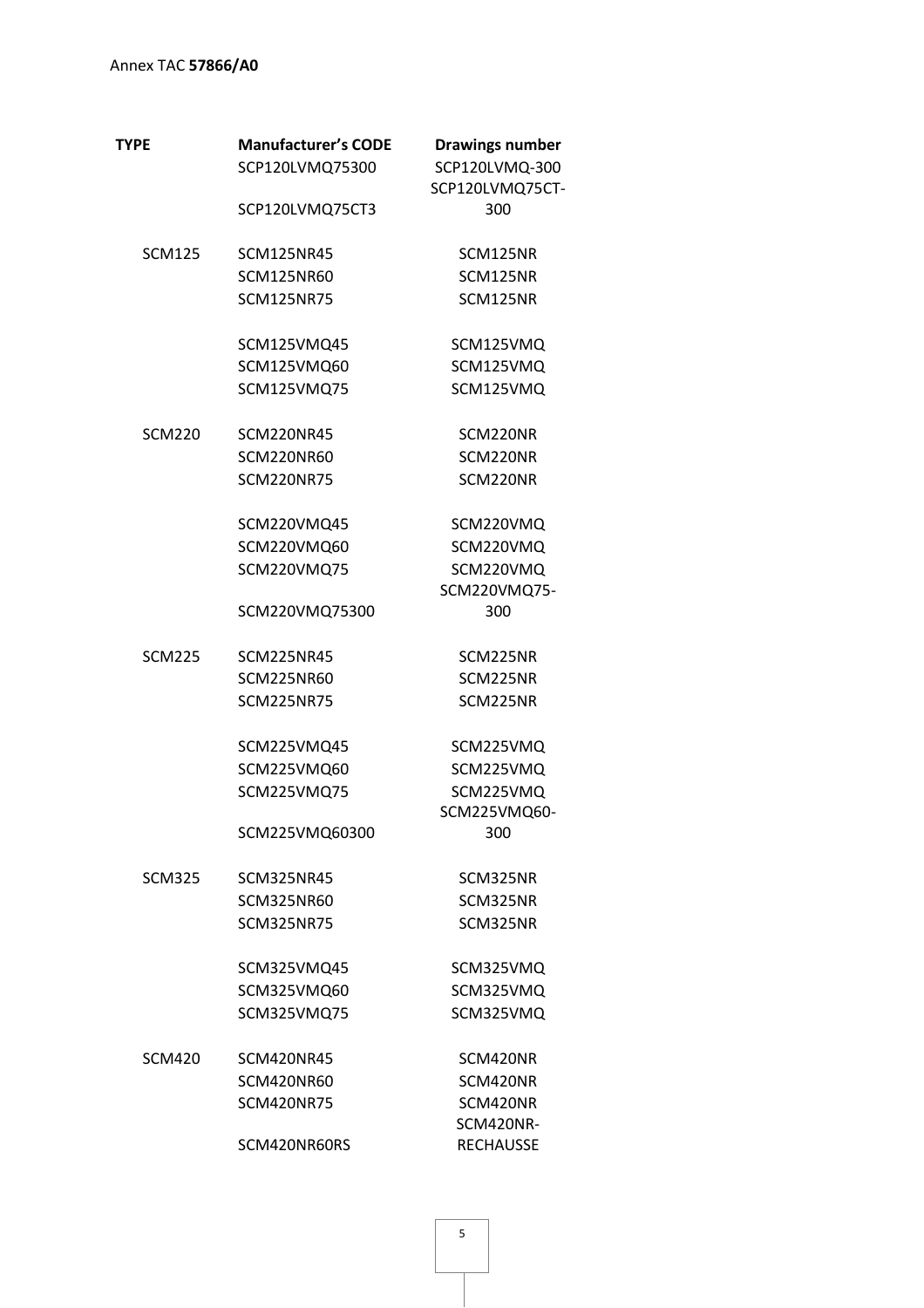| <b>TYPE</b>   | <b>Manufacturer's CODE</b> | <b>Drawings number</b> |
|---------------|----------------------------|------------------------|
|               | SCM420VMQ45                | SCM420VMQ              |
|               | SCM420VMQ60                | SCM420VMQ              |
|               | SCM420VMQ75                | SCM420VMQ              |
|               | SCM420VMQ45ZNI             | SCM420VMQ45ZNI         |
| <b>SCM425</b> | <b>SCM425NR45</b>          | SCM425NR               |
|               | SCM425NR60                 | SCM425NR               |
|               | <b>SCM425NR75</b>          | SCM425NR               |
|               | SCM425VMQ45                | SCM425VMQ              |
|               | SCM425VMQ60                | SCM425VMQ              |
|               | SCM425VMQ75                | SCM425VMQ              |
| TYPE          | <b>Manufacturer's CODE</b> | <b>Drawings number</b> |
| SCR100M12     | SCR100NR40M12              | SCR100M12              |
|               | SCR100NR45M12              | SCR100M12              |
|               | SCR100NR55M12              | SCR100M12              |
|               | SCR100NR65M12              | SCR100M12              |
|               | SCR100NR75M12              | SCR100M12              |
|               | SCR100NR40INOX             | SCR100M12-INOX         |
|               | SCR100NR45INOX             | SCR100M12-INOX         |
|               | SCR100NR55INOX             | SCR100M12-INOX         |
|               | SCR100NR65INOX             | SCR100M12-INOX         |
|               | SCR100NR75INOX             | SCR100M12-INOX         |
| SCR140M16     | SCR140NR35M16              | SCR140M16              |
|               | SCR140NR45M16              | SCR140M16              |
|               | SCR140NR55M16              | SCR140M16              |
|               | SCR140NR65M16              | SCR140M16              |
|               | SCR140NR75M16              | SCR140M16              |
|               | SCR140NR35INOX             | SCR140M16-INOX         |
|               | SCR140NR45INOX             | SCR140M16-INOX         |
|               | SCR140NR55INOX             | SCR140M16-INOX         |
|               | SCR140NR65INOX             | SCR140M16-INOX         |
|               | SCR140NR75INOX             | SCR140M16-INOX         |
| SCR182M20     | SCR182NR35M20              | SCR182M20              |
|               | SCR182NR45M20              | SCR182M20              |
|               | SCR182NR55M20              | SCR182M20              |
|               | SCR182NR65M20              | SCR182M20              |
|               | SCR182NR75M20              | SCR182M20              |
|               | SCR182NR35M20INOX          | SCR182M20-INOX         |
|               | SCR182NR45M20INOX          | SCR182M20-INOX         |